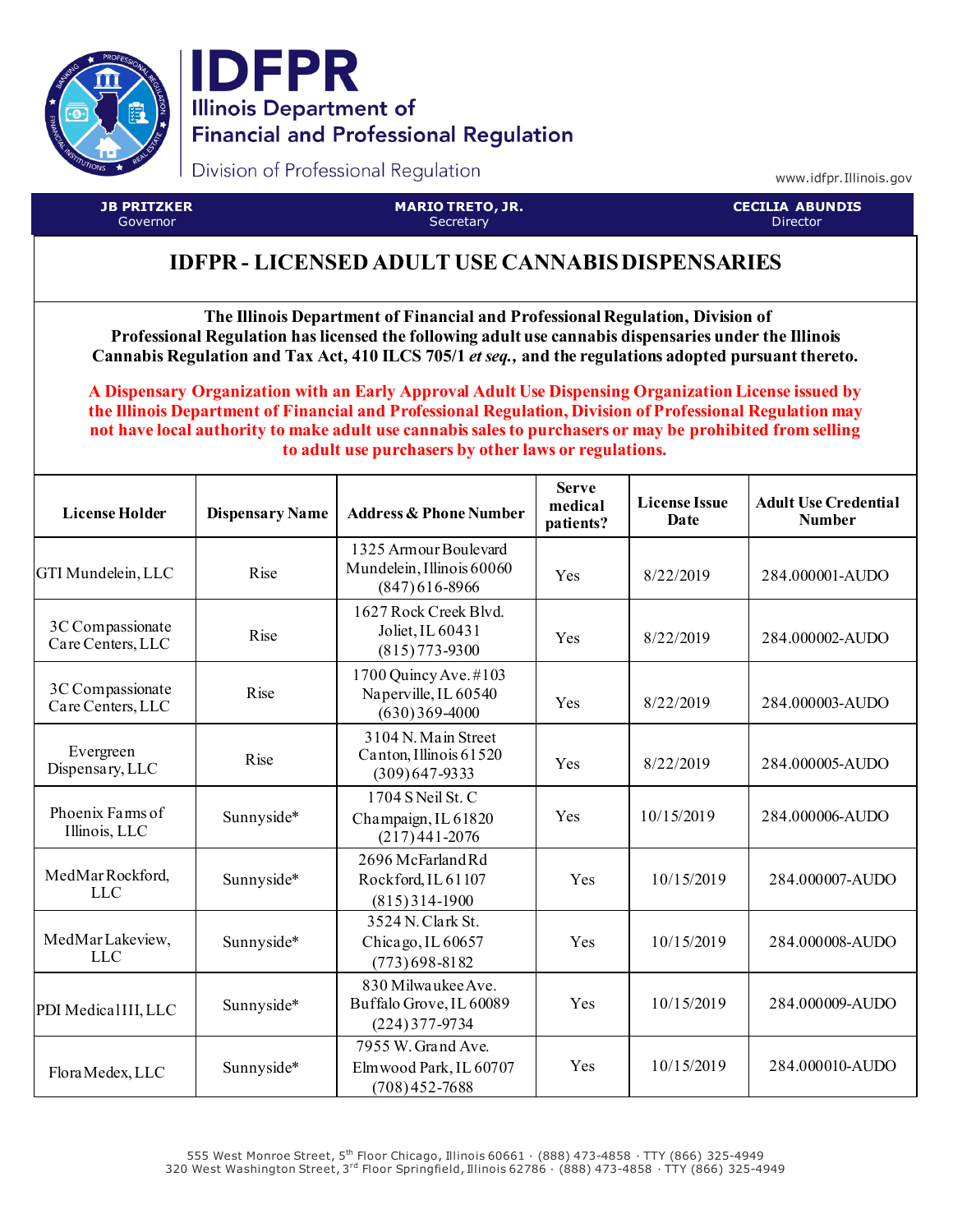| Mapleglen Care<br>Center, LLC                 | Mapleglen Care<br>Center            | 4777 Stenstrom Rd.<br>Rockford, IL 61109<br>$(779)368 - 5154$                    | Yes | 10/15/2019 | 284.000011-AUDO  |
|-----------------------------------------------|-------------------------------------|----------------------------------------------------------------------------------|-----|------------|------------------|
| Gentle Ventures, LLC                          | Dispensary33                        | 5001 N. Clark St.<br>Chicago, IL 60640<br>$(312)620 - 3333$                      | Yes | 11/6/2019  | 284.000012-AUDO  |
| Maribis of Springfield,<br><b>LLC</b>         | Maribis                             | 2272 North Grand Ave. East<br>Grandview, IL 62702<br>$(217)-503-4296$            | Yes | 11/6/2019  | 284.0000013-AUDO |
| Maribis of Chicago,<br><b>LLC</b>             | Maribis                             | 4570 S. Archer Ave.<br>Chicago, IL 60632<br>$(888) 888 - 5501$                   | Yes | 11/6/2019  | 284.000014-AUDO  |
| Pharmacann Inc.                               | Verilife                            | 161 S. Lincolnway Ste 301<br>North Aurora, IL 60542<br>$(630)$ 264-0890          | Yes | 11/19/2019 | 284.000016-AUDO  |
| PharmacannInc.                                | Verilife                            | 1816 S. Arlington Heights Rd.<br>Arlington Heights, IL 60005<br>$(847)$ 755-2992 | Yes | 11/19/2019 | 284.000017-AUDO  |
| Pharmacann Inc.                               | Verilife                            | 4104 Columbus St.<br>Ottawa, IL 61350<br>$(815)$ 234-9189                        | Yes | 11/19/2019 | 284.000018-AUDO  |
| Midwest Compassion<br>Center Inc.             | Verilife                            | 1335 Lakeside Dr. Unit 4<br>Romeoville, IL 60446<br>$(630)$ 359-3213             | Yes | 11/19/2019 | 284.000019-AUDO  |
| New Age Care, LLC                             | Enlightened-<br>Cannabis for People | 2015 E. Euclid Ave.<br>Mt. Prospect, IL 60056<br>$(224) 801 - 2015$              | Yes | 11/19/2019 | 284.000022-AUDO  |
| PTS Corp, LLC                                 | Consume                             | 8195 Express Dr.<br>Marion, IL 62959<br>$(618)969 - 8217$                        | Yes | 11/19/2019 | 284.000023-AUDO  |
| Curative Health, LLC                          | Cannabist - Chicago                 | 4758 N. Milwaukee Ave.<br>Chicago, IL 60630<br>$(312)948 - 9082$                 | Yes | 11/25/2019 | 284.000024-AUDO  |
| HealthCentralLLC                              | Ascend                              | 1014 Eastport Plaza Dr.<br>Collinsville, IL 62234<br>$(618)$ 381-9229            | Yes | 11/25/2019 | 284.000025-AUDO  |
| HealthCentralLLC                              | Ascend                              | 628 E. Adams St.<br>Springfield, IL 62701<br>$(217)679 - 3283$                   | Yes | 11/25/2019 | 284.000026-AUDO  |
| Harborside Illinois<br>Grown Medicine, Inc.   | Mission                             | 8554 S. Commercial Ave.<br>Chicago, IL 60617<br>$(833) 768 - 4357$               | Yes | 11/25/2019 | 284.000027-AUDO  |
| Nature's Treatment of<br>the Quad Cities, LLC | Nature's Treatment                  | 973 Tech Dr.<br>Milan, IL 61264<br>$(309)$ 283-1642                              | Yes | 11/25/2019 | 284.000028-AUDO  |
| EarthMedLLC                                   | EarthMed                            | 852 S. Westgate St.<br>Addison, IL 60101<br>$(630)607 - 0796$                    | Yes | 11/25/2019 | 284.000030-AUDO  |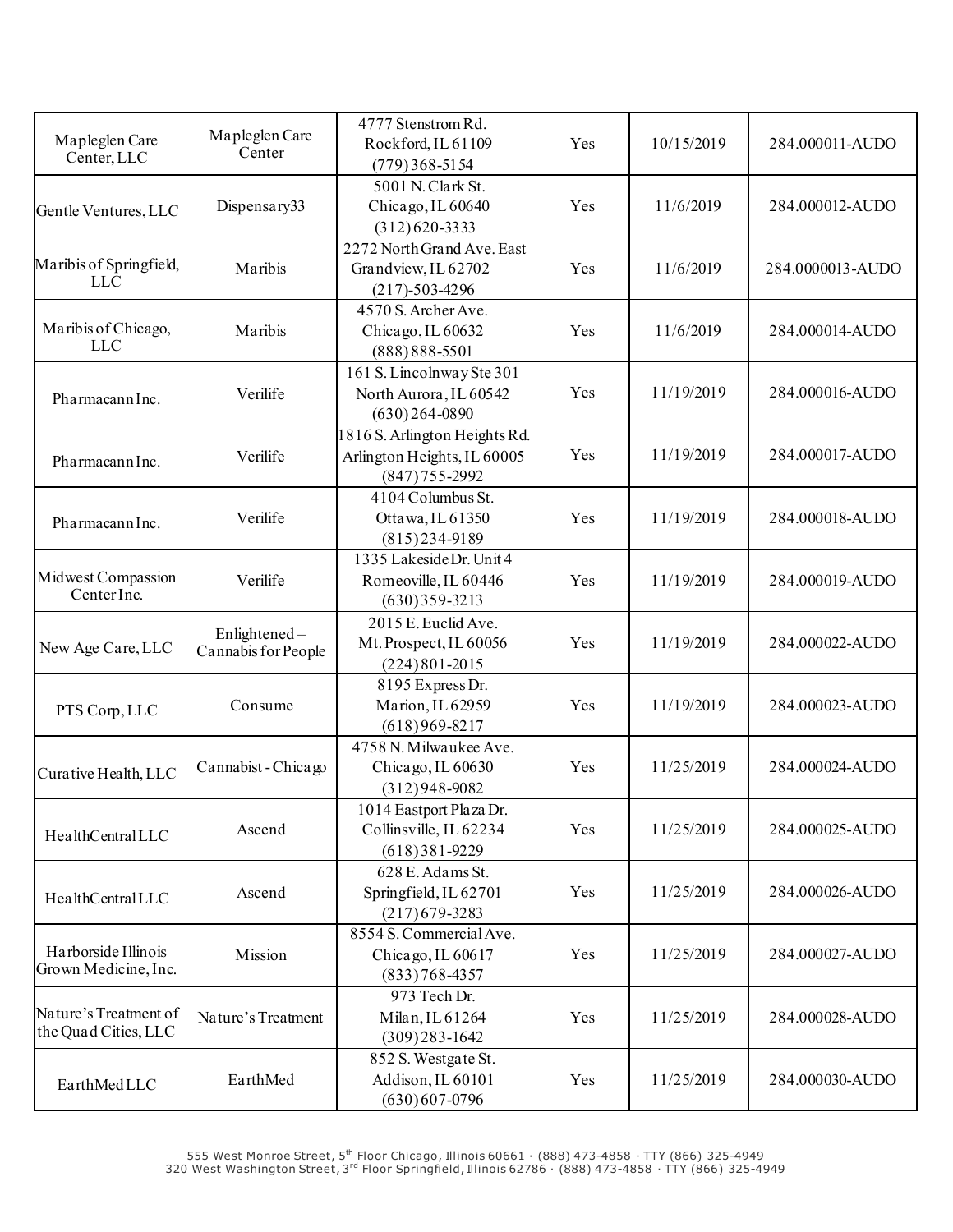| <b>Future Transactions</b><br>Holdings, LLC   | MedMen                                   | 1132 Lake St.<br>Oak Park, IL 60301<br>$(424)$ 330-2194                   | Yes            | 12/11/2019 | 284.000033-AUDO |
|-----------------------------------------------|------------------------------------------|---------------------------------------------------------------------------|----------------|------------|-----------------|
| NuMed Chicago LLC                             | NuEra                                    | 1308 W. North Ave.<br>Chicago, IL 60642<br>$(773)$ 687-8480               | Yes            | 12/13/2019 | 284.000035-AUDO |
| NuMed East Peoria<br><b>LLC</b>               | NuEra                                    | 504 Riverside Dr.<br>East Peoria, IL 61611<br>$(309)839-1330$             | Yes            | 12/13/2019 | 284.000036-AUDO |
| NuMed Urbana LLC                              | <b>NuEra</b>                             | 105 E. University Ave.<br>Urbana, IL 61801<br>$(217)607 - 2867$           | Yes            | 12/13/2019 | 284.000037-AUDO |
| Trinity M.M.J. LLC                            | Trinity<br>Compassionate Care<br>Centers | 3125 N. University St.<br>Ste. B<br>Peoria, IL 61604<br>$(309)863 - 2122$ | Yes            | 12/26/2019 | 284-000043-AUDO |
| GTI Mundelein, LLC                            | Rise                                     | 2903 Colorado Ave.<br>Joliet, IL 60431<br>$(815)773 - 1167$               | N <sub>o</sub> | 12/30/2019 | 284.000044-AUDO |
| KPG of Anna, LLC                              | Thrive                                   | 87 Richview Dr.<br>Anna, IL 62906<br>$(616)715 - 0887$                    | Yes            | 12/30/2019 | 284.000045-AUDO |
| KPG of Harrisburg,<br><b>LLC</b>              | Thrive                                   | 105 Veterans Drive<br>Harrisburg, IL 62946<br>$(616)715 - 0882$           | Yes            | 12/30/2019 | 284.000046-AUDO |
| Evergreen Dispensary,<br><b>LLC</b>           | Rise                                     | 2703 Broadway St.<br>Quincy, IL 62301<br>$(309)204 - 3904$                | N <sub>o</sub> | 1/13/2020  | 284.000047-AUDO |
| Beyond Hello IL, LLC                          | Beyond/Hello                             | 2021 GooseLakeRoad<br>Sauget, IL 62206<br>$(309)$ 434-5141                | Yes            | 1/13/2020  | 284.000048-AUDO |
| Mindful Illinois, LLC                         | Hatch                                    | 1433 W Fullerton Ave. SteC<br>Addison, IL 60101<br>$(630)$ 519-1300       | Yes            | 2/14/2020  | 284.000049-AUDO |
| NCC, LLC                                      | Nature's Care<br>Company                 | 975 Rohlwing Rd.<br>Rolling Meadows, IL 60008<br>$(847)$ 754-4955         | Yes            | 2/14/2020  | 284.000050-AUDO |
| Beyond Hello IL, LLC                          | Beyond/Hello                             | 501 W Northtown Rd.<br>Normal, IL 61761<br>$(309)$ 434-5141               | Yes            | 3/11/2020  | 284.000051-AUDO |
| MedMarLakeview,<br><b>LLC</b>                 | Sunnyside*                               | 436 N. Clark St.<br>Chicago, IL 60654<br>$(312)929-0993$                  | No             | 4/3/2020   | 284.000053-AUDO |
| Nature's Treatment of<br>the Quad Cities, LLC | Nature's Treatment                       | 735 W Main St.<br>Galesburg, IL 61401<br>$(309)315 - 4684$                | No             | 4/17/2020  | 284.000054-AUDO |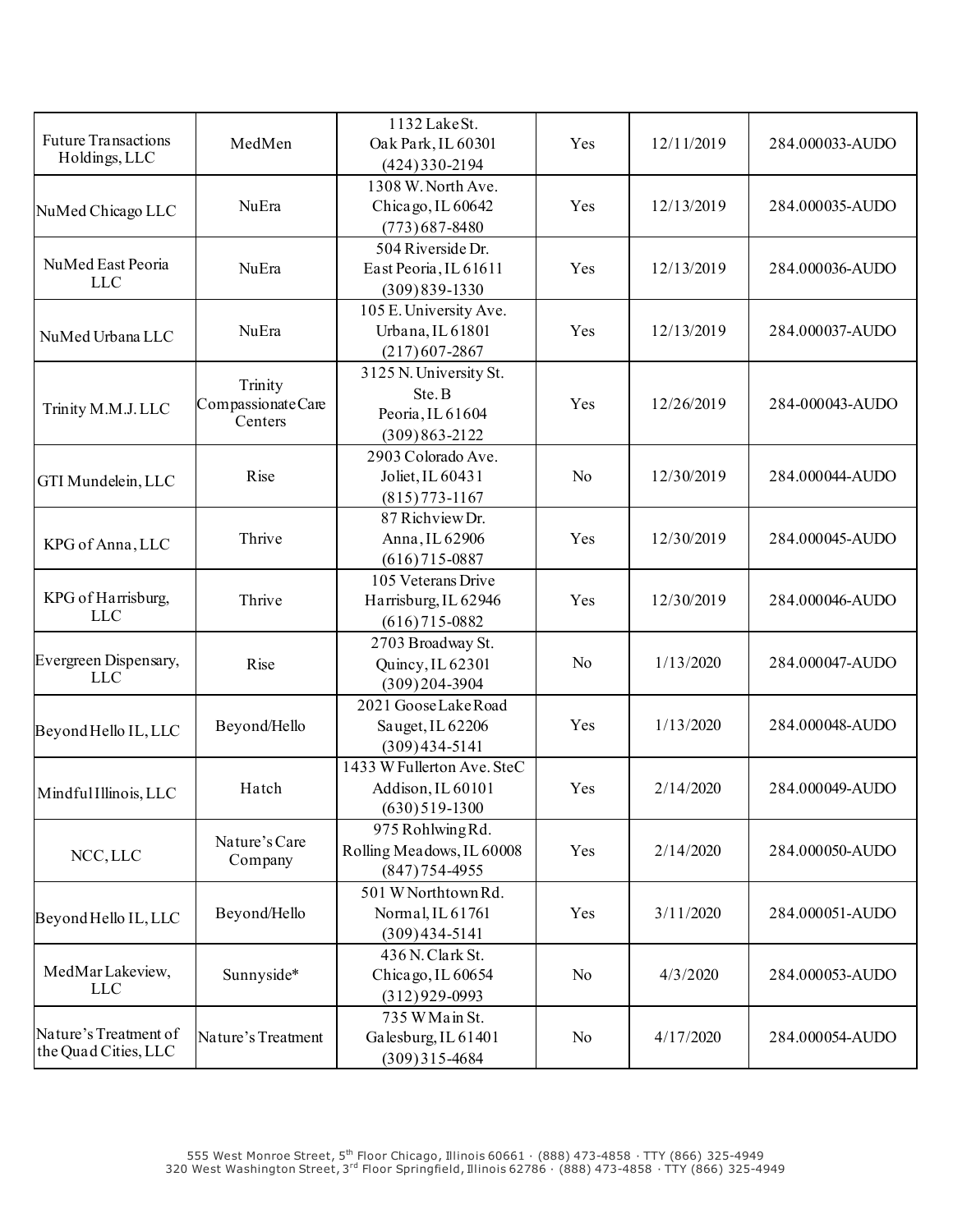| 3C Compassionate     | Rise               | 9621 N. Milwaukee Ave.<br>Niles, IL 60714 | No             | 5/21/2020  | 284.000055-AUDO |
|----------------------|--------------------|-------------------------------------------|----------------|------------|-----------------|
| Care Centers, LLC    |                    | $(815)900 - 2227$                         |                |            |                 |
|                      |                    | 369 Lynch Road                            |                |            |                 |
| Phoenix Farms of     | Sunnyside*         | Danville, IL. 61834                       | N <sub>o</sub> | 5/22/2020  | 284.000056-AUDO |
| Illinois, LLC        |                    | $(217)903 - 3576$                         |                |            |                 |
|                      |                    | 201 E. Main Street                        |                |            |                 |
| PTS Corp, LLC.       | Consume            | Carbondale, Il. 62901                     | No             | 6/19/2020  | 284.000058-AUDO |
|                      |                    | $(618)969 - 8217$                         |                |            |                 |
|                      |                    | 7000 First Ranger Dr.                     |                |            |                 |
| MedMarRockford, LLC  | Sunnyside*         | South Beloit, IL 61080                    | No             | 7/08/2020  | 284.000059-AUDO |
|                      |                    | $(779) 771 - 6660$                        |                |            |                 |
|                      | Trinity            | 2301 W. Glen Ave.                         |                |            |                 |
| Trinity M.M.J. LLC   | Compassionate Care | Peoria, IL 61614                          | No             | 7/23/2020  | 284.000060-AUDO |
|                      | Center             | $(309)863 - 2122$                         |                |            |                 |
|                      |                    | 1739 E. Golf Rd.                          |                |            |                 |
| Flora Medex, LLC     | Sunnyside*         | Schaumburg, IL 60173                      | No             | 7/31/2020  | 284.000061-AUDO |
|                      |                    | $(312)929-0993$                           |                |            |                 |
|                      | Nature's Care      | 810 W. Randolph St.                       |                |            |                 |
| NCC, LLC             | Company            | Chicago, IL 60607<br>$(631)$ 637-2445     | No             | 8/30/2020  | 284.000064-AUDO |
|                      |                    |                                           |                |            |                 |
|                      | Cannabist-Villa    | 133 W. Roosevelt Rd.                      |                |            |                 |
| Curative Health, LLC | Park               | Villa Park, IL. 60181<br>$(312)948-9082$  | No             | 9/16/2020  | 284.000065-AUDO |
|                      |                    |                                           |                |            |                 |
| KPG of Harrisburg,   | Thrive             | 800 S 45th St<br>Mount Vernon, IL 62864   | No             | 9/17/2020  | 284.000066-AUDO |
| <b>LLC</b>           |                    | $(618)$ 204-0096                          |                |            |                 |
|                      |                    | 3201 Horizon Dr.                          |                |            |                 |
|                      | Ascend             | Springfield, Il. 62703                    | No             | 10/29/2020 | 284.000069-AUDO |
| HealthCentral, LLC   |                    | $(217)718 - 2936$                         |                |            |                 |
|                      |                    | 1415 Corporate Blvd                       |                |            |                 |
| NuMed Chicago, LLC   | NuEra              | Aurora, IL 60502-8897                     | No             | 11/06/2020 | 284.000072-AUDO |
|                      |                    | $(815)993 - 3300$                         |                |            |                 |
|                      |                    | 1152 W. Randolph                          |                |            |                 |
| CWAZ, LLC            | Dispensary33       | Chicago, IL 60607                         | N <sub>o</sub> | 11/06/2020 | 284.000073-AUDO |
|                      |                    | $(312)620 - 3333$                         |                |            |                 |
|                      |                    | 1330 Torrence Ave                         |                |            |                 |
| Harborside Illinois  | Mission            | Calumet City, IL 60409                    | N <sub>o</sub> | 12/11/2020 | 284.000075.AUDO |
| Grown Medicine       |                    | $(773)$ 530-0088                          |                |            |                 |
|                      |                    | 2847 W. Fullerton Ave.                    |                |            |                 |
| <b>MOCALLC</b>       | Ascend-MOCA        | Chicago, IL 60647                         | Yes            | 12/15/2020 | 284.000076-AUDO |
|                      |                    | $(773) 722 - 6622$                        |                |            |                 |
|                      |                    | 216 W. Ohio St.                           |                |            |                 |
| <b>MOCALLC</b>       | Ascend-MOCA        | Chicago, IL 60654                         | N <sub>o</sub> | 12/15/2020 | 284.000077-AUDO |
|                      |                    | $(773)722 - 6622$                         |                |            |                 |
|                      |                    | 1401 Mississippi Ave Ste 17               |                |            |                 |
| Beyond Hello IL, LLC | Beyond/Hello       | Sauget, IL 62201                          | No             | 12/18/2020 | 284.000079-AUDO |
|                      |                    | $(618)874 - 9800$                         |                |            |                 |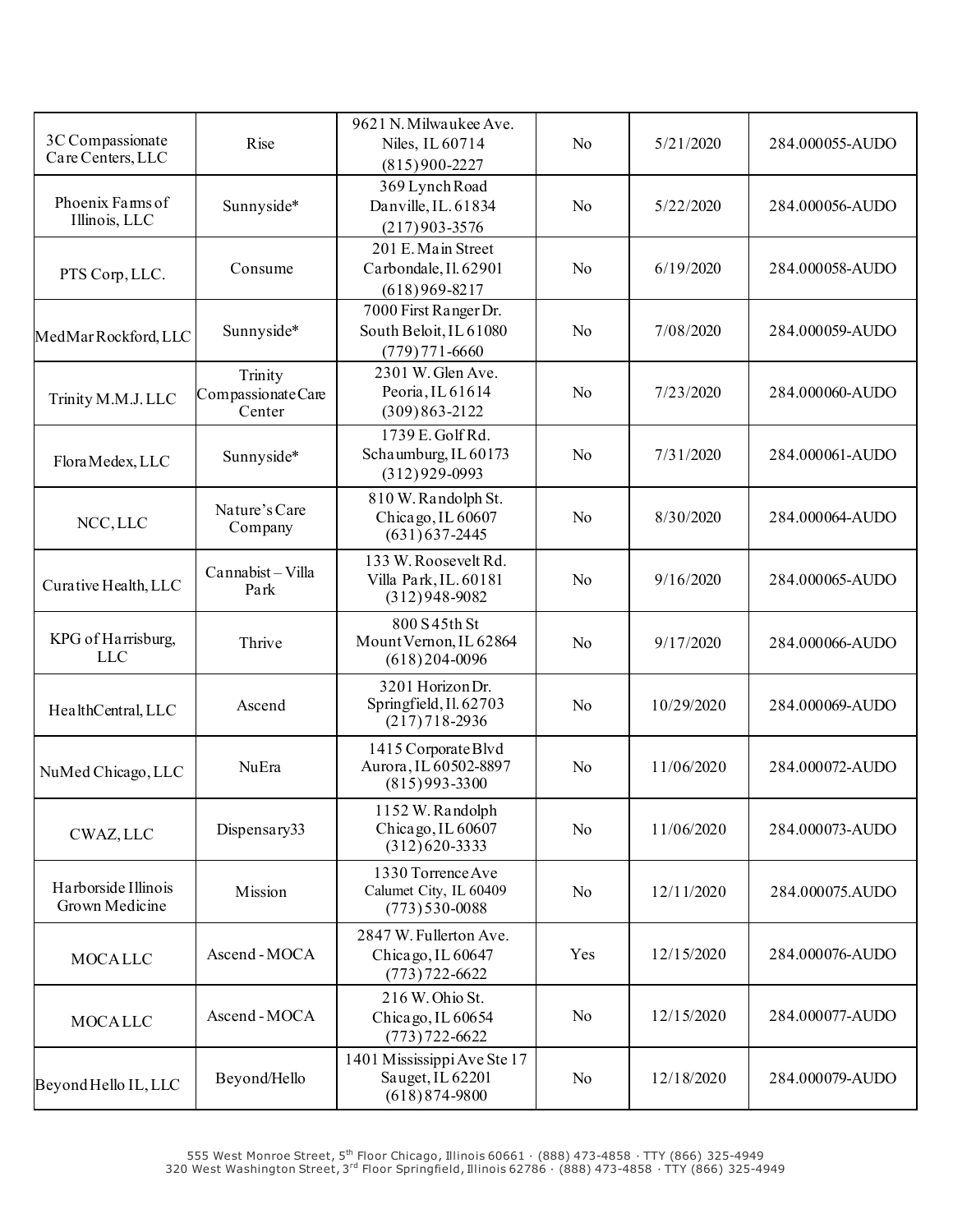| PDI MedicalIII, LLC.                                 | Sunnyside*             | 2740 W 75th St<br>Naperville, IL 60564<br>$(630)884 - 8061$              | N <sub>o</sub> | 12/18/2020 | 284.000080-AUDO |
|------------------------------------------------------|------------------------|--------------------------------------------------------------------------|----------------|------------|-----------------|
| Earthmed, LLC                                        | EarthMed               | 10441E. Touhy Ave.<br>Rosemont, IL 60018<br>$(224)$ 275-9333             | No             | 12/27/2020 | 284.000082-AUDO |
| WCCC Homewood,<br><b>LLC</b>                         | Windy City<br>Cannabis | 1137 W. 175 <sup>th</sup> St.<br>Homewood, IL 60430<br>$(312)874 - 7040$ | Yes            | 3/16/2021  | 284.000084-AUDO |
| Beyond Hello, LLC.                                   | Beyond/Hello           | 118 Keaton Place<br>Bloomington, IL. 61704<br>$(309)590-3005$            | No             | 1/22/2021  | 284.000085-AUDO |
| WCCC Posen, LLC                                      | Windy City<br>Cannabis | 2535 Veterans Dr<br>Posen, IL 60469<br>$(312)874 - 7040$                 | Yes            | 3/16/2021  | 284.000086-AUDO |
| Curaleaf Worth, LLC                                  | Curaleaf               | 11425 S Harlem Ave<br>Worth, IL 60482<br>$(312)874 - 7040$               | Yes            | 3/16/2021  | 284.000087-AUDO |
| Curaleaf Justice, LLC                                | Curaleaf               | 8340 S Roberts Rd<br>Justice, IL 60458<br>$(312)874 - 7040$              | Yes            | 3/16/2021  | 284.000088-AUDO |
| Curaleaf Justice 2 <sup>nd</sup> Site,<br><b>LLC</b> | Curaleaf               | 923 W Weed St<br>Chicago, IL 60642<br>$(312)874 - 7040$                  | No             | 3/16/2021  | 284.000089-AUDO |
| Greenhouse Group, LLC                                | Curaleaf               | 755 Skokie Blvd<br>Northbrook, IL 60062<br>$(708)$ 258-1141              | No             | 3/16/2021  | 284.000090-AUDO |
| Greenhouse Group, LLC                                | Curaleaf               | 1413 W North Ave<br>Melrose Park, IL 60160<br>$(872)$ 225-0131           | No             | 3/16/2021  | 284.000091-AUDO |
| Greenhouse Group, LLC                                | Curaleaf               | 2400 WUS Route 6<br>Morris, IL 60450<br>$(815) 873 - 6047$               | Yes            | 3/16/2021  | 284.000092-AUDO |
| Greenhouse Group, LLC                                | Curaleaf               | 10000 Skokie Blvd<br>Skokie, IL 60077<br>$(224) 707 - 9072$              | N <sub>o</sub> | 3/16/2021  | 284.000093-AUDO |
| PTS Corp, LLC                                        | Consume                | 6428 N Milwaukee Ave<br>Chicago, IL 60631<br>$(872)304-3113$             | Yes            | 2/09/21    | 284.000094-AUDO |
| PTS Corp, LLC                                        | Consume                | 1S130 Summit Ave.<br>Oak Brook Terrace, Il. 60181<br>$(630)$ 598-4900    | N <sub>o</sub> | 2/09/2021  | 284.000095-AUDO |
| PC Rosemont, LLC.                                    | Verilife               | 5540 Park Pl<br>Rosemont, IL 60018<br>$(888)493-6066$                    | N <sub>o</sub> | 2/19/2021  | 284.000096-AUDO |
| PC AU 4 LLC.                                         | Verilife               | 115 Perry St.<br>Galena, IL 61036<br>$(815)$ 255-8715                    | N <sub>o</sub> | 2/24/2021  | 284.000097-AUDO |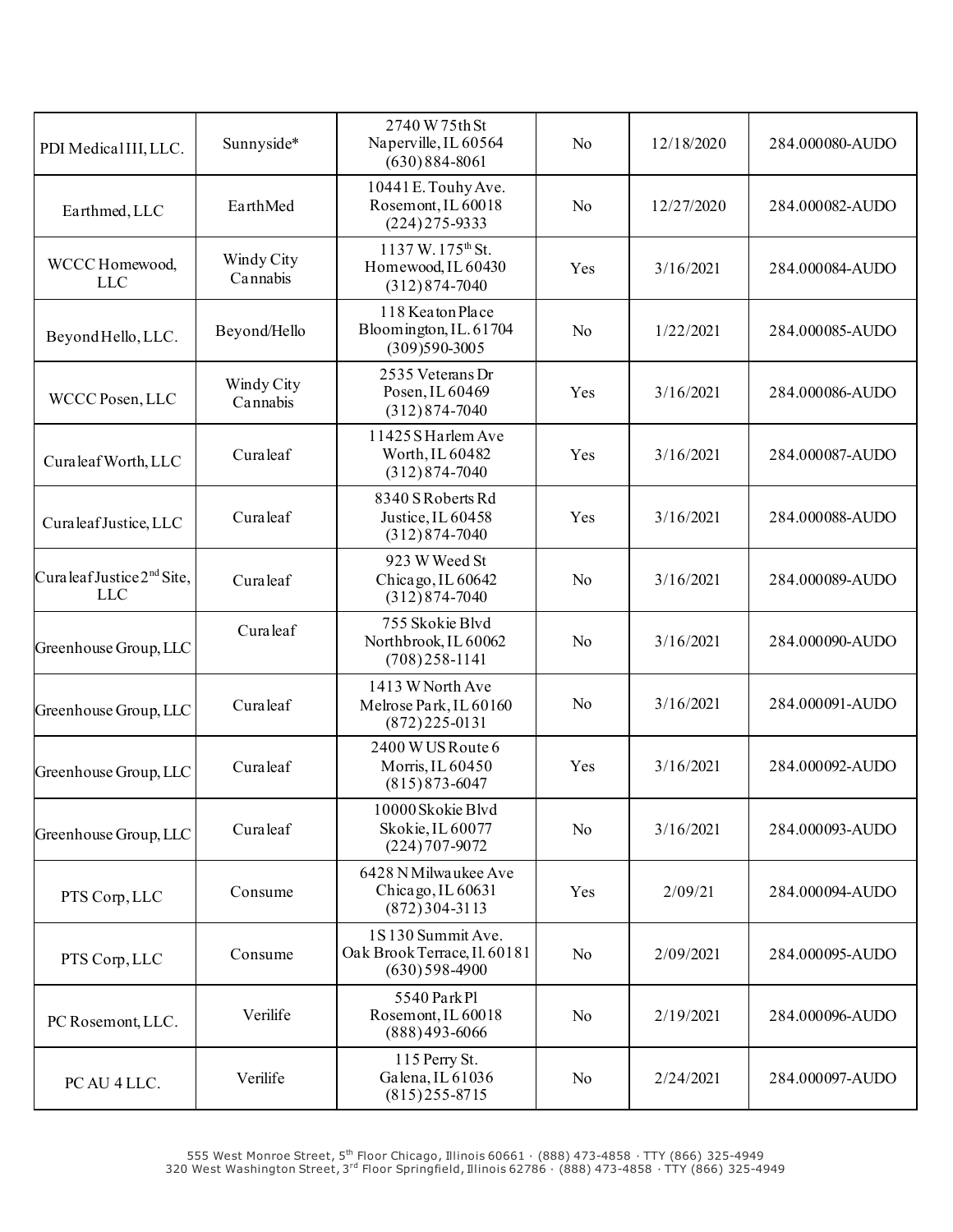| The Dispensary, LLC                                | The Dispensary                | 1801 16 <sup>th</sup> Ave.<br>Fulton, IL 61252<br>$(815)208-7701$    | Yes            | 3/04/21   | 284.000098-AUDO |
|----------------------------------------------------|-------------------------------|----------------------------------------------------------------------|----------------|-----------|-----------------|
| PC AU 1, LLC.                                      | Verilife                      | 60 W Superior St<br>Chicago, IL 60654-4788<br>$(312)667 - 6247$      | No             | 3/09/2021 | 284.000099-AUDO |
| WCCC Posen $2nd$ Site,<br>LLC.                     | Windy City<br>Cannabis        | 260 Green Bay Rd.<br>Highwood, IL 60040<br>$(847)957 - 3501$         | No             | 3/11/2021 | 284.000100-AUDO |
| Mapleglen Care Center                              | The Happy<br>Cannabis Company | 4120 NBell School Rd<br>Loves Park, IL 61111<br>Tel: (TBD)           | No             | 3/16/2021 | 284.000102-AUDO |
| HealthCentral, LLC                                 | Ascend                        | 114 Commerce Ln<br>Fairview Heights, IL 62208<br>Tel: (TBD)          | No             | 3/17/2021 | 284.000104-AUDO |
| Mindful Illinois LLC                               | Hatch Dispensary              | 1500 E Lake Cook Rd<br>Wheeling, IL 60090-2249<br>$(224)434-2320$    | No             | 3/17/2021 | 284.000105-AUDO |
| <b>Future Transactions</b><br>Holdings, LLC        | MedMen                        | 6761 Dempster St<br>Morton Grove, IL 60053-2607<br>$(424)307 - 0504$ | N <sub>o</sub> | 3/18/2021 | 284.000106-AUDO |
| PC AU 3, LLC.                                      | Verilife                      | 150 N. Barrington Rd.<br>Schaumburg, IL 60194<br>$(630)332 - 9602$   | No             | 3/19/2021 | 284.000108-AUDO |
| Greenhouse Compass,<br><b>LLC</b>                  | Windy City Cannabis           | 719 W. Union Ave.<br>Litchfield, IL 62056<br>$(217)$ 253-8883        | Yes            | 3/19/2021 | 284.000109-AUDO |
| 3C Compassionate Care<br>Center, LLC               | Rise                          | 270 N Randall Rd<br>Lake in the Hills IL 60156<br>$(312)471 - 6720$  | No             | 3/23/2021 | 284.000110-AUDO |
| WCCC Homewood 2nd Windy City Cannabis<br>Site, LLC |                               | 125 S Western Ave<br>Carpentersville, IL 60110<br>$(312)874 - 7040$  | No             | 3/24/2021 | 284.000111-AUDO |
| Greenhouse Compass,<br><b>LLC</b>                  | Windy City Cannabis           | 518 W Jackson St<br>Macomb, IL 61455-2008<br><b>TBD</b>              | No             | 3/29/2021 | 284.000112-AUDO |
| The Dispensary, LLC                                | The Dispensary                | 1709 Il Route 35 N<br>East Dubuque, IL 61025<br>$(815)208 - 7701$    | No             | 3/29/2021 | 284.000113-AUDO |
| NuMed Urbana LLC                                   | NuEra                         | 102 E Green St<br>Champaign, IL 61820<br>$(309)303 - 2535$           | No             | 3/29/2021 | 284.000115-AUDO |
| NuMed East Peoria LLC                              | NuEra                         | 3249 Court St<br>Pekin, IL 61554<br>$(309)839-1330$                  | No             | 3/29/2021 | 284.000116-AUDO |
| Curaleaf Worth 2nd<br>Site, LLC                    | Curaleaf                      | 11 E Ogden Ave<br>Westmont, IL 6055<br>$(312)874 - 7040$             | No             | 3/29/2021 | 284.000117-AUDO |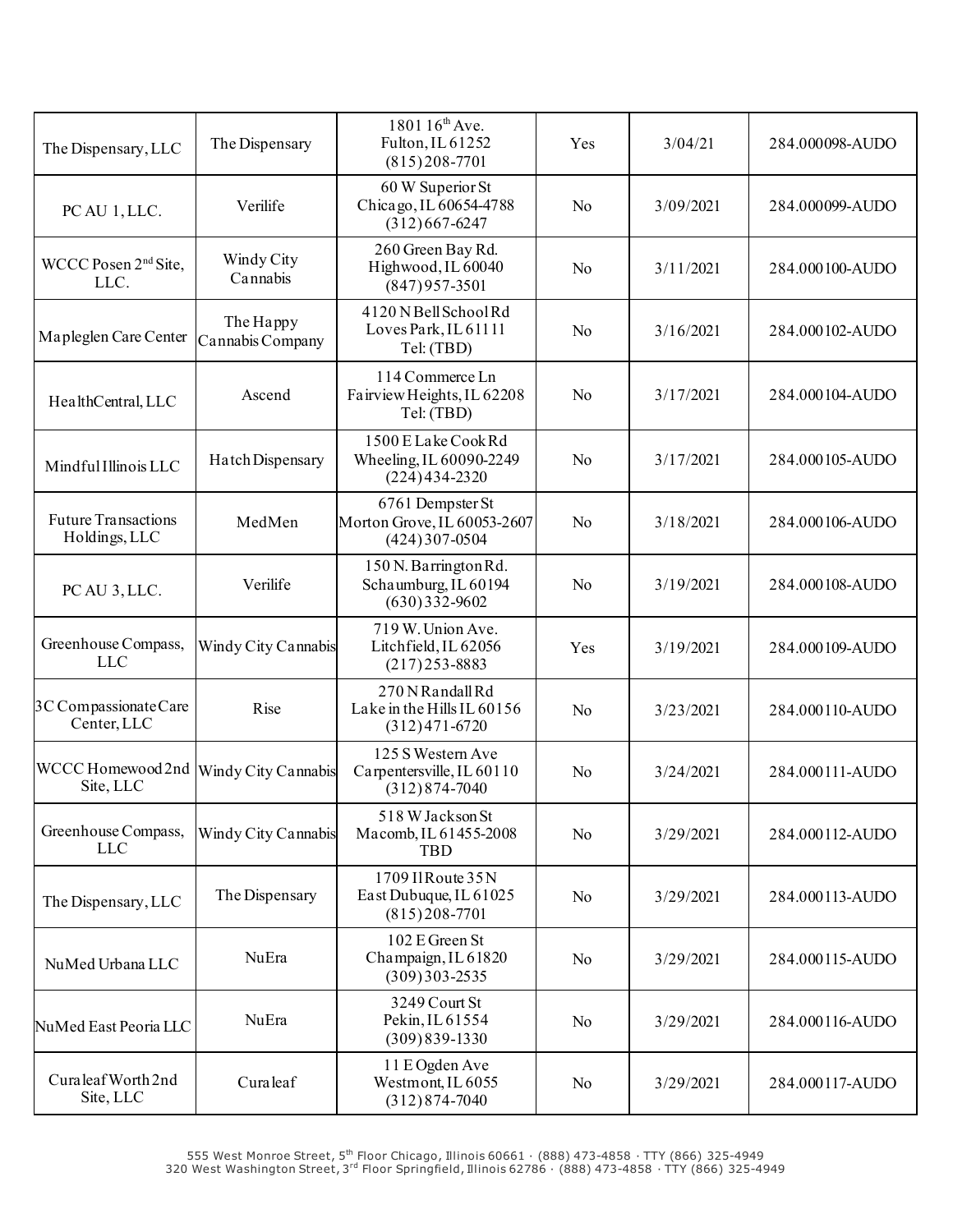| Maribis of Chicago LLC                | Maribis          | 1137 S Mannheim Rd<br>Westchester, IL 60154<br>$(888) 888 - 2812$             | N <sub>o</sub> | 3/29/2021 | 284.000118-AUDO |
|---------------------------------------|------------------|-------------------------------------------------------------------------------|----------------|-----------|-----------------|
| Maribis of Springfield,<br><b>LLC</b> | Maribis          | 3025 Lindbergh Blvd<br>Springfield, IL 62704<br>TBD                           | No             | 3/30/2021 | 284.000119-AUDO |
| Greenhouse Group, LLC                 | Curaleaf         | 9930 W. 190 <sup>th</sup> St., Unit H<br>Mokena, IL 60035<br>$(708)$ 258-1141 | Yes            | 3/31/2021 | 284.000120-AUDO |
| Greenhouse Group, LLC                 | Curaleaf         | 151 S. Pfingsten Rd., Unit V<br>Deerfield, IL 60015<br>$(847)447-6634$        | Yes            | 3/31/2021 | 284.000121-AUDO |
| KPG of Anna, LLC                      | Thrive           | 1551 E.5 <sup>th</sup> St.<br>Metropolis, IL 62960<br>$(618)602-2900$         | No             | 3/31/2021 | 284.000122-AUDO |
| NAC 2, LLC                            | Enlightened      | 820 E. Golf Rd.<br>Schaumburg, IL 60173<br>$(847)773 - 0820$                  | N <sub>0</sub> | 3/31/2021 | 284.000123-AUDO |
| Ascend Illinois<br>Holdings, LLC      | Midway by Ascend | 5648 S. Archer Ave.<br>Chicago, IL 60638<br>$(872)267 - 7038$                 | Yes            | 1/5/2022  | 284.000124-AUDO |
| Ascend Illinois<br>Holdings, LLC      | Ascend           | 9820 Ridgeland Ave<br>Chicago Ridge, IL 60415<br>$(872)$ 250-3890             | No             | 1/5/2022  | 284.00125-AUDO  |
| 420 Capital<br>Management, LLC        | ZenLeaf          | 783 E Butterfield Rd<br>Lombard, IL 60148-5614<br>$(630)$ 716-2517            | No             | 3/11/2022 | 284.000127-AUDO |
| 420 Capital<br>Management, LLC        | ZenLeaf          | 7305 NRogers Ave<br>Chicago, IL 60626<br>$(773)$ 516-4007                     | Yes            | 3/11/2022 | 284.000128-AUDO |
| NH Medicinal<br>Dispensaries, LLC     | Rise             | 1101 Ford Ave. Ste. C<br>Effingham, IL 62401<br>$(217)727 - 7715$             | Yes            | 2/28/2022 | 284.000129-AUDO |
| NH Medicinal<br>Dispensaries, LLC     | Rise             | 909 Lincoln Ave.<br>Charleston, IL<br>61920<br>$(217)$ 284-6077               | No             | 2/28/2022 | 284.000130-AUDO |
| MME Evanston Retail,<br><b>LLC</b>    | ZenLeaf          | 1804 Maple Ave.<br>Evanston, IL 60201<br>$(847)424-0140$                      | Yes            | 3/29/2022 | 284.000131-AUDO |
| MME Aurora Retail,<br><b>LLC</b>      | ZenLeaf          | 740 N. Rte. 59<br>Aurora, IL 60504<br>$(331)212 - 8846$                       | N <sub>o</sub> | 3/29/2022 | 284.000132-AUDO |
| The Herbal Care Center,<br>Inc.       | ZenLeaf          | 1301 S. Western Ave.<br>Chicago, $60608$<br>$(773) 724 - 4200$                | Yes            | 4/18/2022 | 284.000133-AUDO |